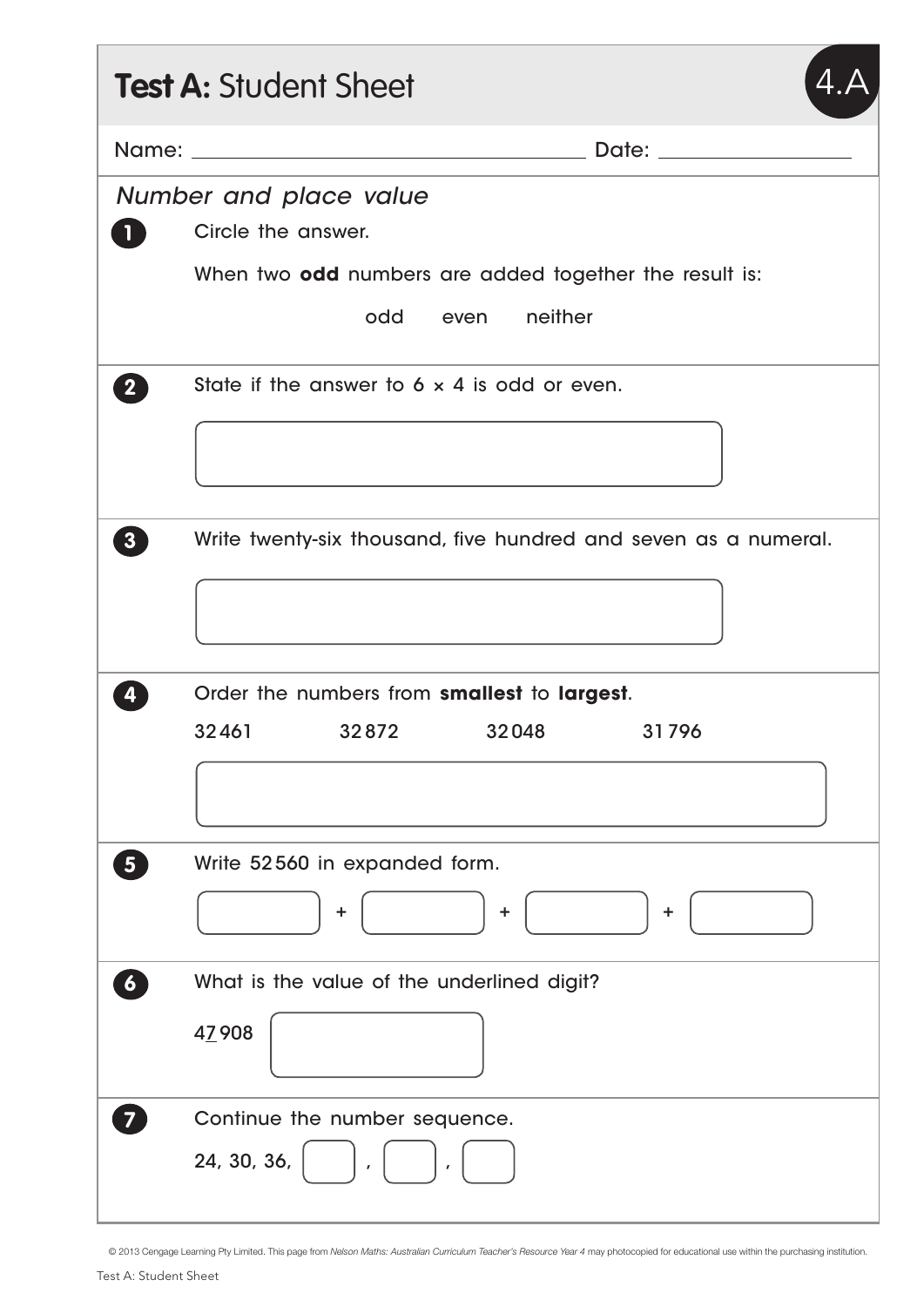| 8               | Write the number sequence that begins at 40 and counts |
|-----------------|--------------------------------------------------------|
|                 | forward by 4 for the next 5 terms.                     |
|                 |                                                        |
| 9 <sup>1</sup>  | What is the pattern in the following number sequence?  |
|                 | 90, 81, 72, 63, 54,                                    |
|                 |                                                        |
|                 |                                                        |
| $\bullet$       | If $7 \times 5 = 35$ then $35 \div 7 =$                |
| $\bf{m}$        | Write a related multiplication equation for:           |
|                 |                                                        |
|                 |                                                        |
|                 |                                                        |
| (12)            | True or false?                                         |
|                 | $4 \times 7 = 7 \times 4$                              |
| $\overline{13}$ | Multiply the numbers shown on the dice.                |
|                 |                                                        |
|                 | Multiply the answer by 10.                             |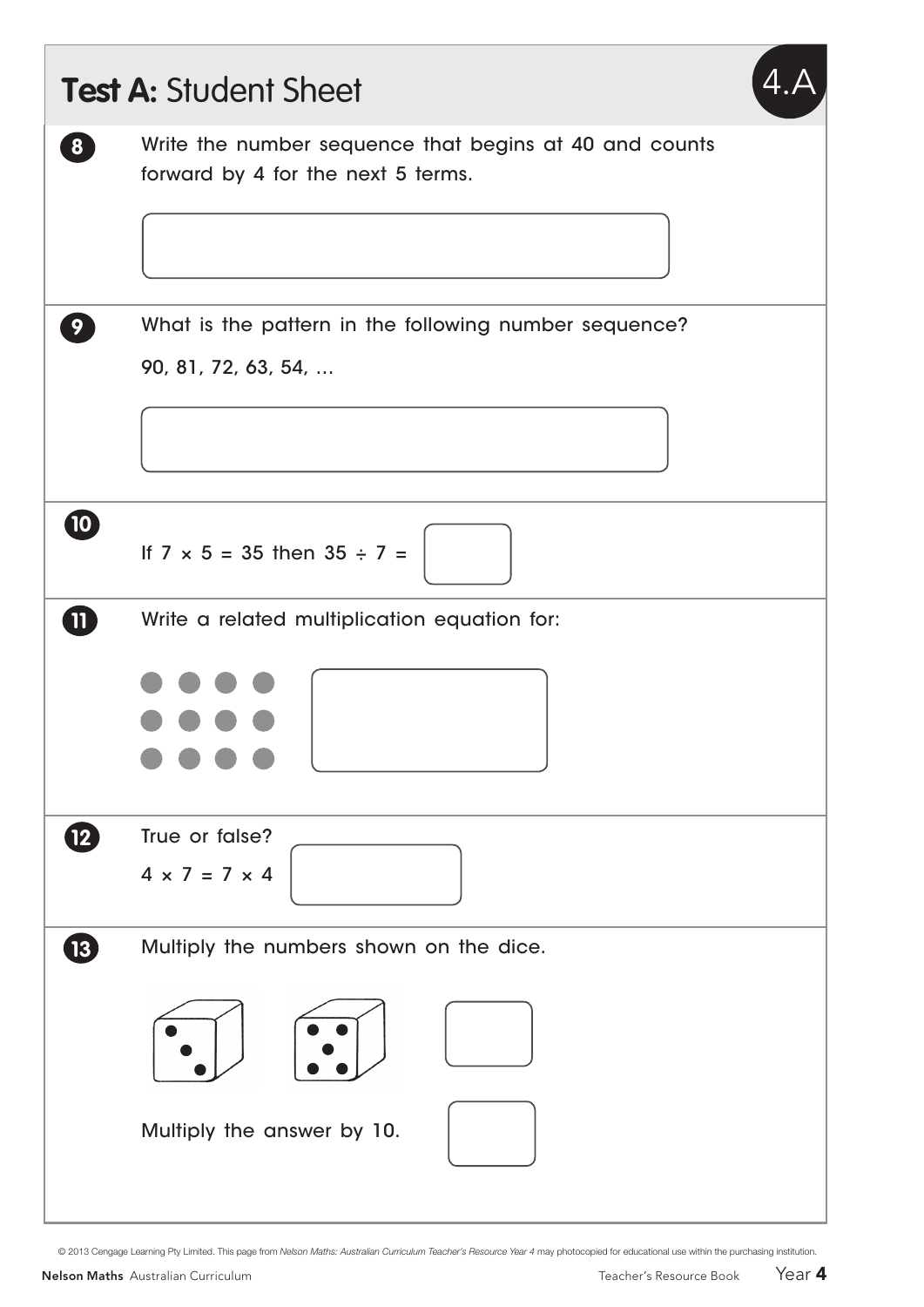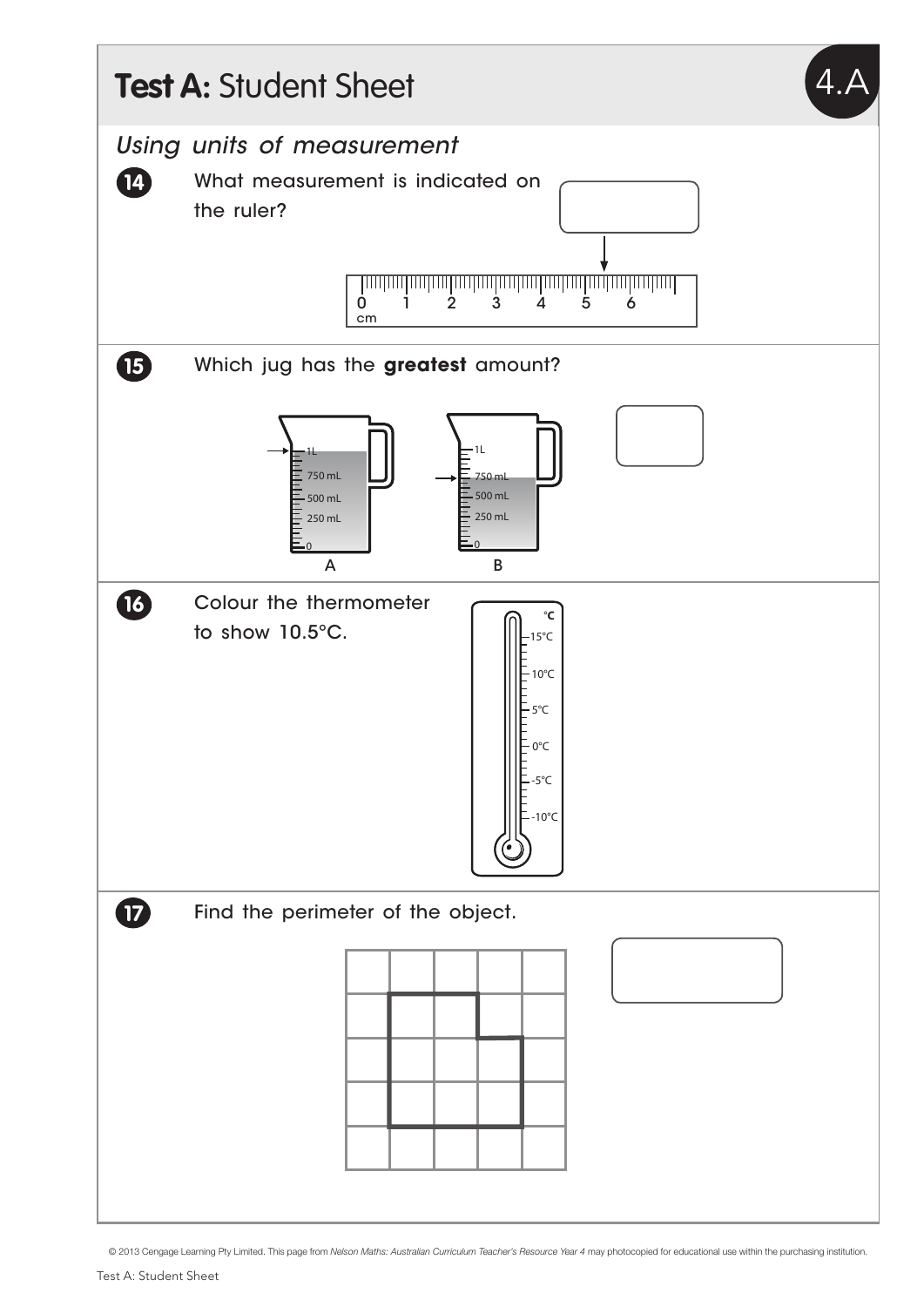|                 |   | Test A: Student Sheet                       |   |  |  |                                                                                                                         |  |  |  |
|-----------------|---|---------------------------------------------|---|--|--|-------------------------------------------------------------------------------------------------------------------------|--|--|--|
| $\overline{18}$ |   | Which object has the largest area - A or B? |   |  |  |                                                                                                                         |  |  |  |
|                 |   |                                             |   |  |  |                                                                                                                         |  |  |  |
|                 | A |                                             | B |  |  |                                                                                                                         |  |  |  |
|                 |   |                                             |   |  |  |                                                                                                                         |  |  |  |
|                 |   |                                             |   |  |  |                                                                                                                         |  |  |  |
|                 |   |                                             |   |  |  |                                                                                                                         |  |  |  |
|                 |   |                                             |   |  |  |                                                                                                                         |  |  |  |
| <b>Shape</b>    |   |                                             |   |  |  |                                                                                                                         |  |  |  |
| $\overline{19}$ |   |                                             |   |  |  | Name the two shapes that could make up the composite shape.                                                             |  |  |  |
|                 |   |                                             |   |  |  |                                                                                                                         |  |  |  |
|                 |   |                                             |   |  |  |                                                                                                                         |  |  |  |
|                 |   |                                             |   |  |  |                                                                                                                         |  |  |  |
| 20              |   |                                             |   |  |  | Draw a shape that has 3 straight sides and 1 curved side.                                                               |  |  |  |
|                 |   |                                             |   |  |  | The curved side is at the top of the shape. The two straight<br>sides that are opposite each other are the same length. |  |  |  |
|                 |   |                                             |   |  |  |                                                                                                                         |  |  |  |
|                 |   |                                             |   |  |  |                                                                                                                         |  |  |  |
|                 |   |                                             |   |  |  |                                                                                                                         |  |  |  |
|                 |   |                                             |   |  |  |                                                                                                                         |  |  |  |
|                 |   |                                             |   |  |  |                                                                                                                         |  |  |  |
|                 |   |                                             |   |  |  |                                                                                                                         |  |  |  |
|                 |   |                                             |   |  |  |                                                                                                                         |  |  |  |
|                 |   |                                             |   |  |  |                                                                                                                         |  |  |  |